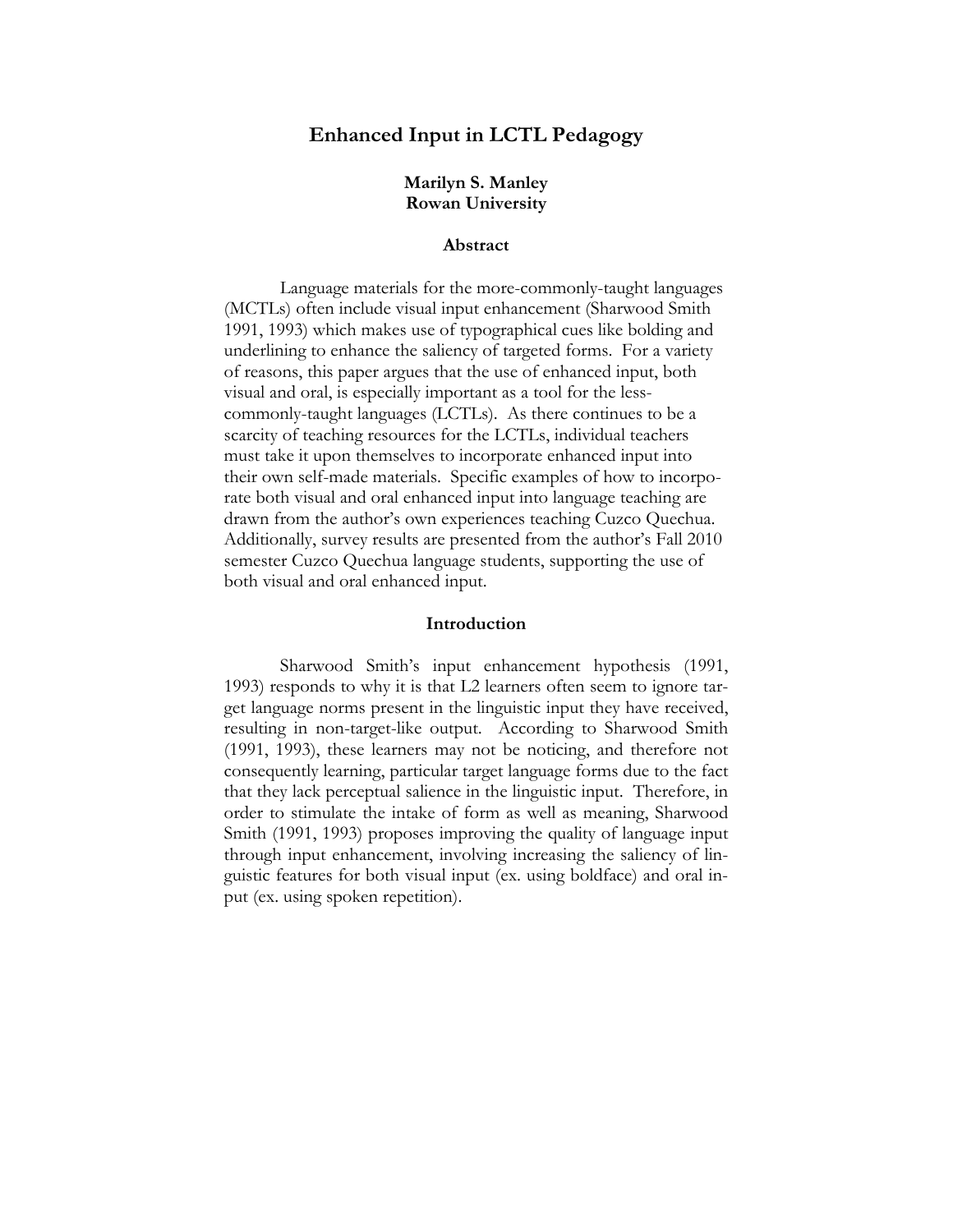Since Sharwood Smith (1991, 1993) proposed his input enhancement hypothesis, numerous studies have sought to test the effectiveness of input enhancement for SLA. Han et. al. (2008) reviewed 21 empirical studies of textual (visual) enhancement published since the 1990s. The majority of input enhancement studies to date have examined visual rather than oral input (Han et. al., 2008, p.597). While the 21 studies reviewed by Han et. al. present incongruous results largely due to methodological idiosyncrasies, these works offer some important insights, including: (1) "Simple enhancement is capable of inducing learner noticing of externally enhanced forms in meaning-bearing input" and (2) "Simple enhancement of a meaningful form contributes to comprehension" (Han et. al., 2008, p.612). According to Leeman et. al. (1995, p.222), "Noticing a form is a prerequisite for its acquisition." Besides the work of Leeman et. al. (1995), among the 21 studies reviewed by Han et. al. (2008), the following also support the efficacy of textual input enhancement for SLA: Shook (1999), Williams (1999), Jourdenais et. al. (1995), Alanen (1995), and Doughty (1991).

In the sections that follow, firstly, an explanation is provided regarding the impetus and importance of the type of work that this paper represents for the LCTLs in general. Second, arguments are presented as to why enhanced input strategies are particularly necessary in the case of LCTL pedagogy. Third, a few significant caveats are outlined with regard to the use of enhanced input. To continue, examples of oral and visual input are offered from the author's own experience teaching Cuzco Quechua at the university level<sup>1</sup>. Lastly, results are presented from a survey carried out by the author with her Fall 2010 semester Cuzco Quechua language students, supporting the use of both visual and oral enhanced input.

#### **The Impetus for this Kind of Work**

 $\overline{a}$ 

<sup>1</sup> Quechua, once spoken by the citizens of the Incan Empire, is the most-widely spoken Native American language today, with the number of speakers estimated at over 10 million living throughout regions of Peru, Ecuador, Bolivia, northern Chile, northern Argentina, southern Colombia, and Brazil (Cerrón-Palomino 1987, p.72; Lee 1997, pp. 25-26).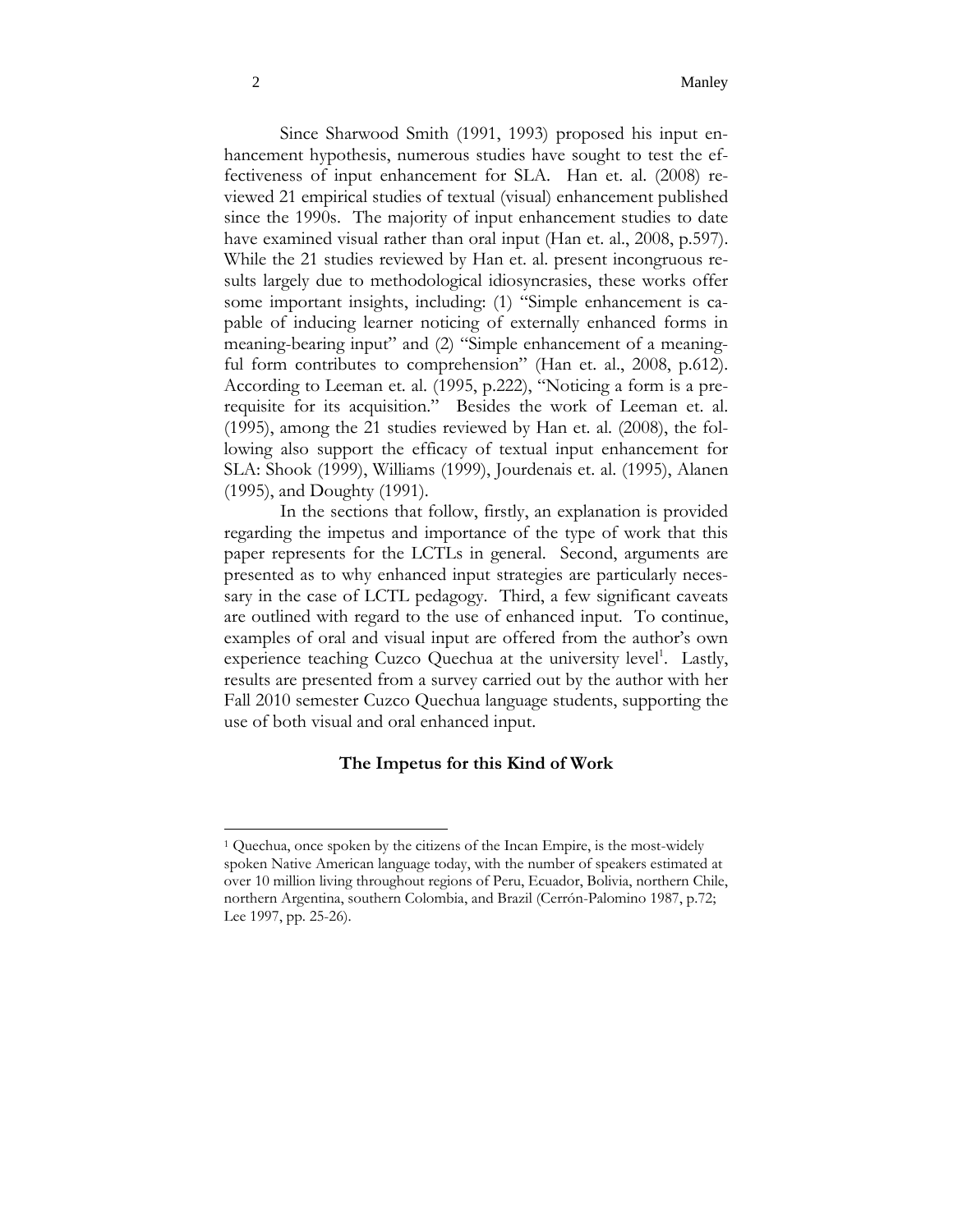# **1. Teachers learn best from each other**

 According to Johnston and Janus in their report, *Teacher professional development for the less commonly taught languages* (2003, p.12), "Research in teacher development has shown that teachers learn most effectively from each other and from themselves". Johnston and Janus' (2003, p.3) report presents the results of a questionnaire that was administered to LCTL teachers working in higher education in 1999; a total of 234 responses were received from teachers of 84 different languages at 154 different institutions. Following a review of the professional development needs identified by the LCTL teacher respondents, Johnston and Janus conclude, "…research such as case studies of actual LCTL classrooms would be particularly useful" (2003, p.14). The present work responds to this call for case studies, as specific examples of oral and visual input enhancement presented below are drawn from the author's own experience teaching Cuzco Quechua.

## **2. Responding to LCTL instructors' need for training**

 In addition to a call for more case studies of successful LCTL classrooms, Johnston and Janus (2003, p.1) also report that LCTL educators perceive a need for increased opportunities to participate in teacher preparation and training activities. While the LCTL instructors who responded to the 1999 questionnaire were found to be highly qualified, with many being tenured or tenure-track, they generally hadn't received much training in LCTL pedagogy and had limited means available to pursue professional development, due to the fact that they were often under-supported and under-appreciated (Johnston & Janus, 2003, pp.10,12). Those who did receive pedagogical training reported having taken single courses or occasionally participating in workshops (Johnston & Janus, 2003, p.8).

 In general, Johnston and Janus' (2003) report echoes the realities described in the earlier *Report of the Less Commonly Taught Languages Summit: September 20-21, 1996* (Stenson et. al., 1998). This report on the summit also found LCTL instructors to have had mostly informal teacher training experiences, including TA orientations, mentoring relationships and occasional workshops at teacher conferences (Stenson et. al., 1998, p.18). Additionally, this summit report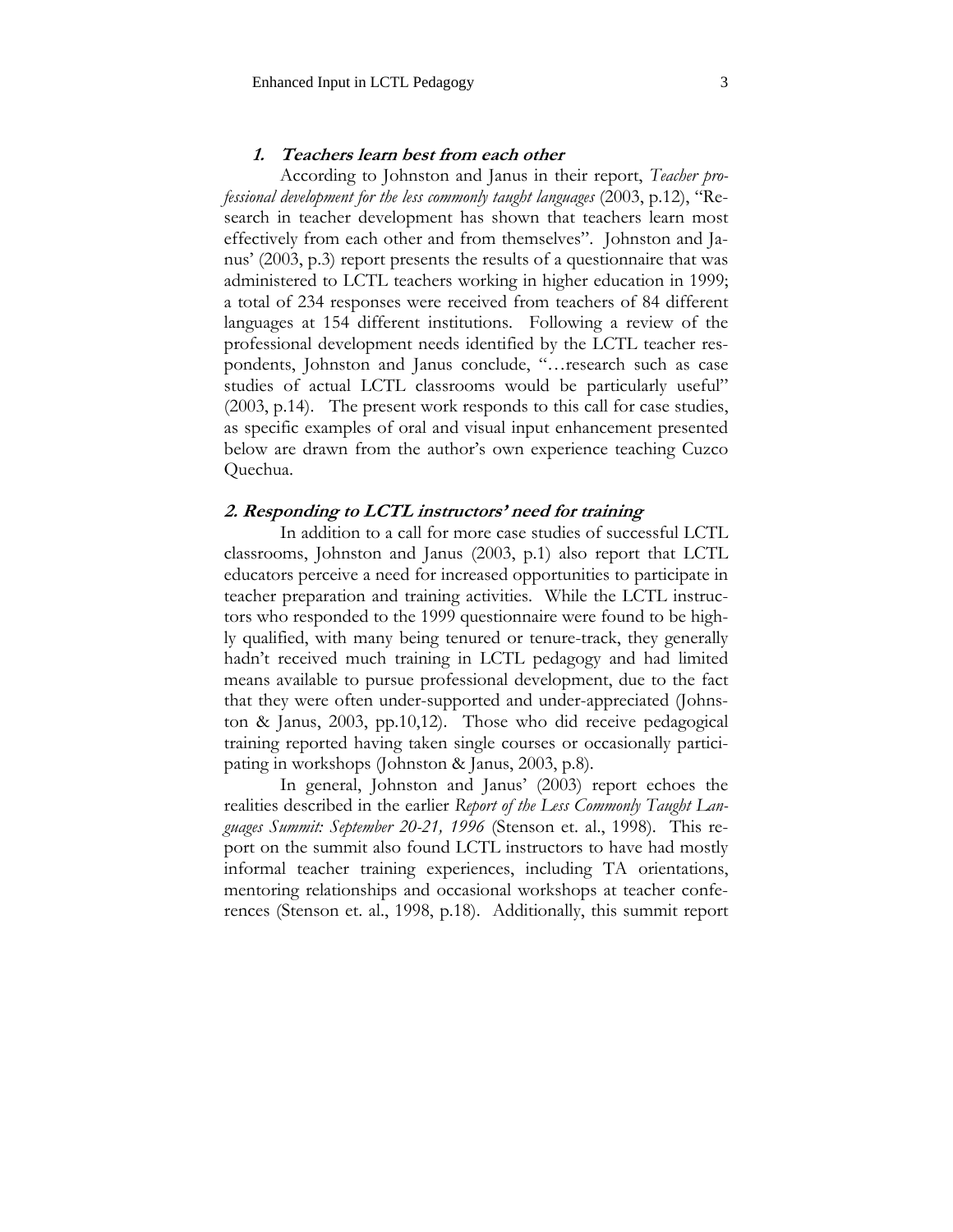found LCTL educators' pursuit of professional development opportunities to be limited; in contrast with Johnston and Janus' report (2003), Stenson et. al. (1998, pp.18-20) found that many summit participants were part-time, non-tenured/non-tenurable, and had a high rate of turnover. Stenson et. al. (1998, p.20) conclude, "Administrative units might be averse to spending a lot of money to train teachers who might not remain teachers for a long period. Thus the cycle of underprepared teachers and high turnover is perpetuated".

 The present article grew from a conference presentation at the 12<sup>th</sup> Annual National Council of Less Commonly Taught Languages (NCOLCTL) Conference, held in Madison, Wisconson in April of 2009. In its conference presentation form, this work responded to the above-described need for LCTL teacher training. As a journal article, this work may continue to assist LCTL educators in their professional development.

### **3. LCTLs are a special case**

 Beyond case studies of LCTL classrooms and teacher training, both Johnston and Janus' report (2003, p.9) and the report on the LCTL Summit (Stenson et. al., 1998, p.19), found LCTL educators to perceive a need for greater opportunities to learn of SLA theories. According to Stenson et. al. (1998, p.19), "Many participants felt that they were not making use of research on how learners acquire language". Since the LCTLs are generally more complex and difficult to learn than the MCTLs and since the LCTLs are "…united by a certain marginality, lack of resources and visibility, and clout" (Johnston and Janus, 2003, p.2), LCTL educators would also benefit from more exposure to SLA research that is specifically applied to the case of LCTLs.

While it is true that many studies to date have investigated the use of enhanced input in language teaching in general, the present work argues that input enhancement is especially important in the case of LCTL pedagogy. The following sections provide explanations as to why this is the case.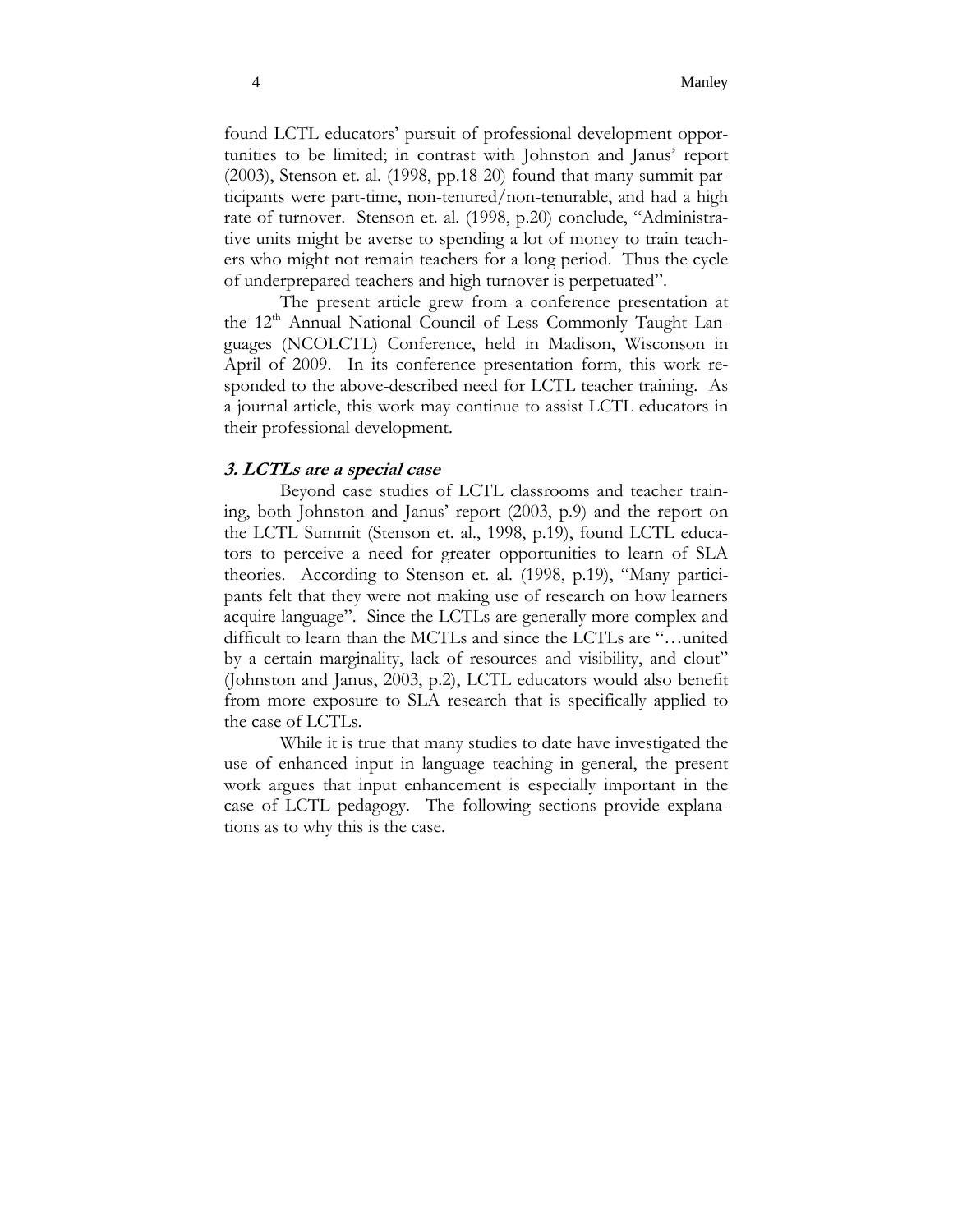# **Enhanced Input Strategies are of Special Importance for the LCTLs**

# **1. LCTLs tend to be morphologically complex**

 One reason why the use of input enhancement is proposed here as being especially important for the LCTLs is that they more often have complex morphology, consisting of bound, contracted and unstressed morphemes which are by nature not as salient as free morphemes. Therefore, in the case of the LCTLs, for example with agglutinative and polysynthetic morphology, many bound morphemes are less likely to be noticed and ultimately processed by language learners. Through the use of input enhancement, such less salient LCTL language forms may be made more prominent, thereby increasing the chance that they will be noticed and ultimately processed by L2 learners.

# **2. LCTLs tend to be more difficult to learn**

 Another reason why enhanced input strategies are of special importance for the LCTLs is that LCTLs, often with relatively more complex morphology, are generally more difficult to learn than the MCTLs. According to the *ACTFL proficiency guidelines for the less commonly taught languages*, students of the LCTLs require more time than students of the MCTLs to reach a similar proficiency level: "…in less commonly taught languages…students can expect to invest more time in learning the target language than students in commonly taught languages in order to arrive at the Intermediate level" (Stansfield & Harman, 1987, p. 39). Furthermore, "…the School of Language Studies of the Foreign Service Institute estimates that students may require twice as much time to attain S-1 proficiency in Arabic, Chinese and Japanese as to attain the same level of proficiency in Spanish or French" (Stansfield & Harman, 1987, pp. 39-40). According to Walker and McGinnis (1995, p.20):

> As part of their management of the instruction of various languages, the Foreign Service Institute and the Defense Language Institute have ranked languages into four levels of difficulty for achieving specified levels of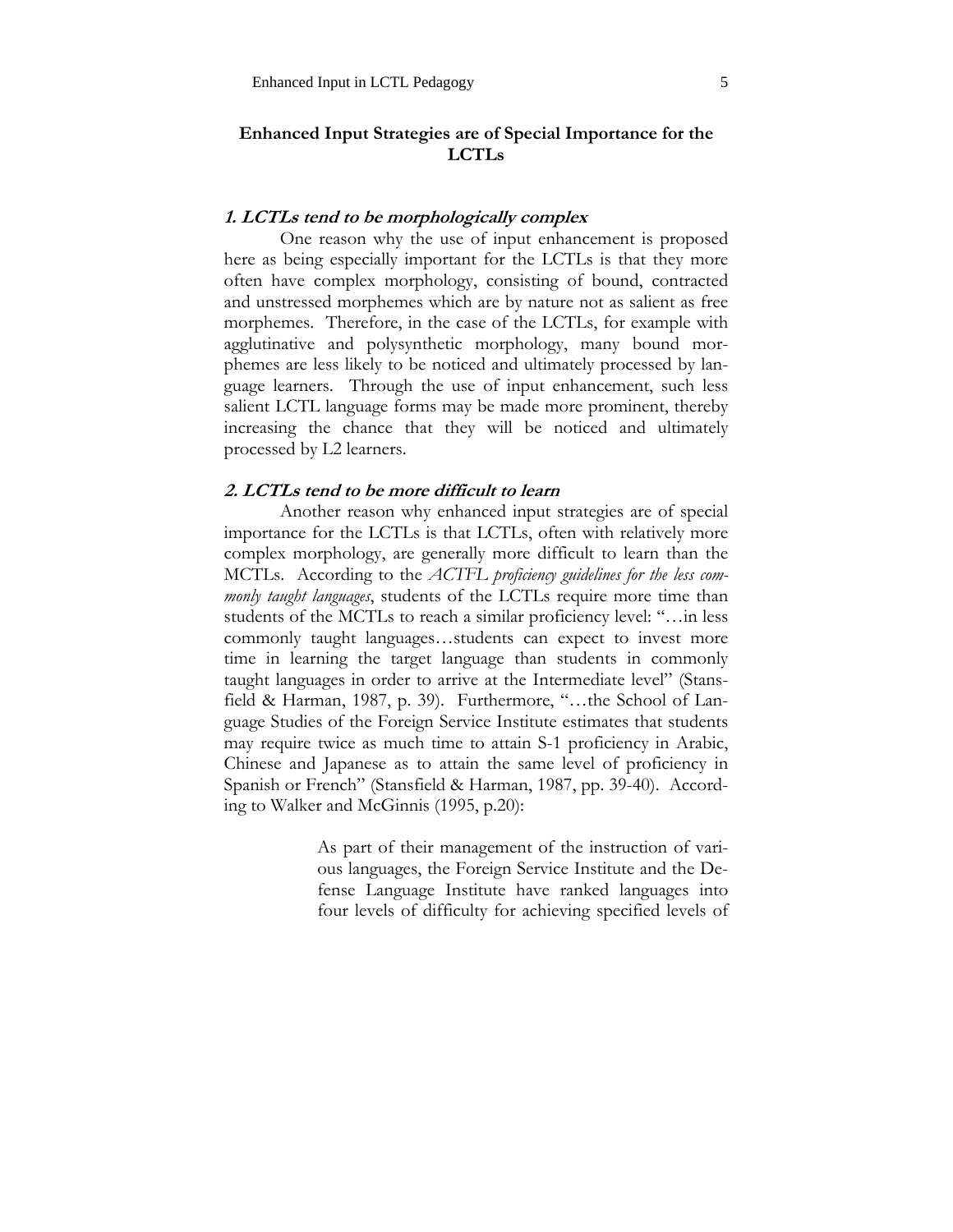proficiency by their American students…The vast majority of less commonly taught languages constitutes the higher levels of difficulty in these groupings, whereas the most commonly taught languages are found in the ranks of the least difficult.

 As the LCTLs are generally more difficult to learn, it is less likely that L2 learners of these languages will notice and acquire specific target language forms on their own. LCTL educators must take special care to continually enhance the visual and oral input provided to their students in order to facilitate their noticing and acquisition of target language forms.

Also, as students of the LCTLs generally require more time than do their peers studying the MCTLs to obtain a particular proficiency level, LCTL educators cannot afford to forego the boost that input enhancement may provide to students' proficiency, especially while considering that LCTL instructors who are compared by administrators with their MCTL instructor colleagues on the basis of student learning outcomes are at a disadvantage from the beginning.

#### **3. LCTL instructors often create their own materials**

 A third reason why it is especially important that teachers of the LCTLs make use of input enhancement is the fact that they often choose to create or must create their own teaching materials and therefore cannot rely on published textbooks and ancillaries that would already contain enhanced input, as can their MCTL educator colleagues. In general, available language teaching materials are scarcer for the intermediate and advanced levels than for basic levels of language instruction (Stenson et. al., 1998, p.22). Even when LCTL teaching materials do exist, they may not be adequate or desirable: "A common complaint amongst LCTL teachers is that LCTL materials tend to be out of date" (Johnston & Janus, 2003, p.6). Furthermore, according to Stenson et. al. (1998, p.22), "…in the African languages field…while most available materials are suitable with respect to teaching basic structures…they do not always reflect recent thinking in language teaching methodology…nor are they adequate in imparting crucial cultural information."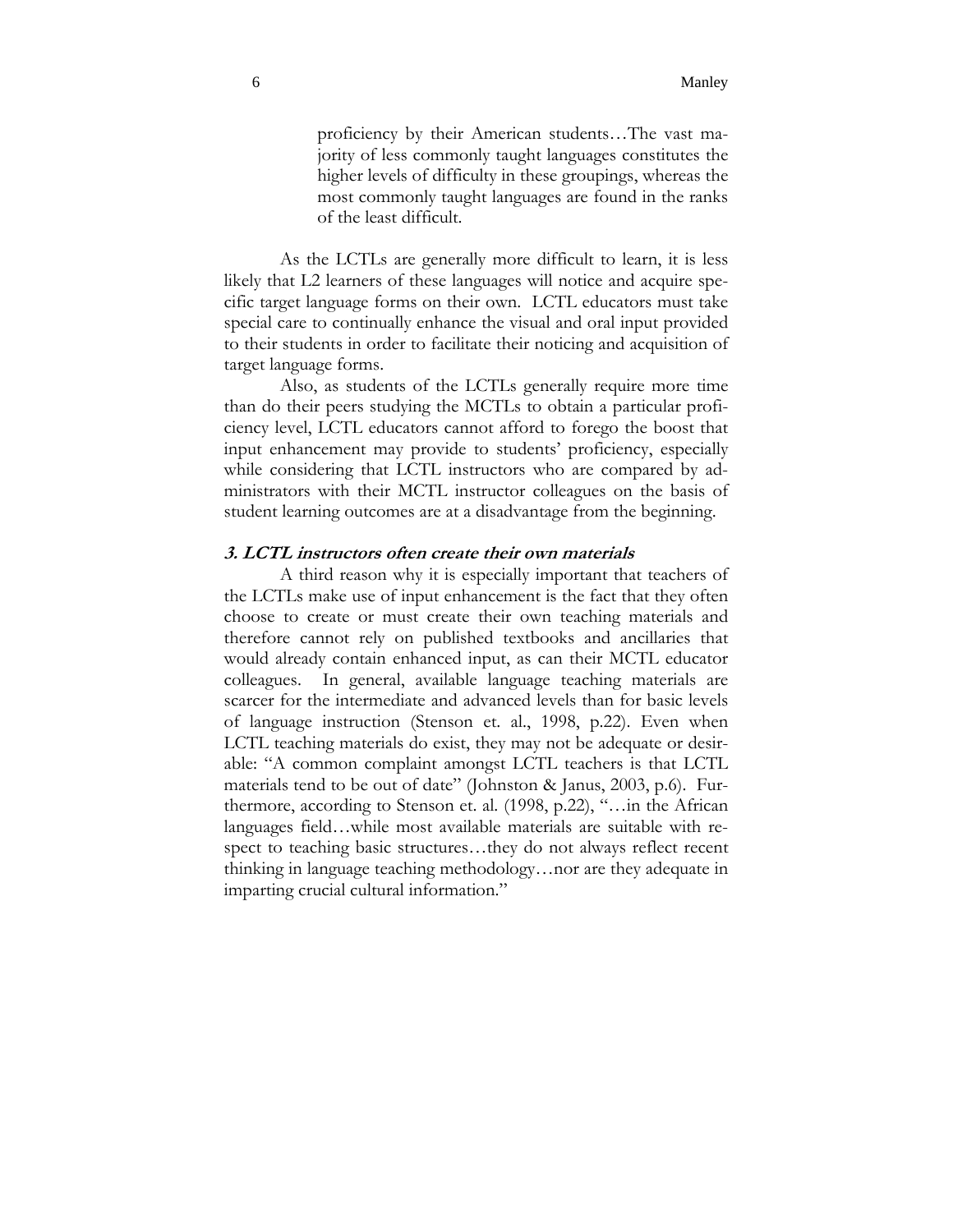There are a variety of reasons why teaching materials themselves and access to appropriate teaching materials are lacking for the LCTLs. Fewer teaching texts exist for the LCTLs simply because they are lesscommonly taught. In addition, it is often the case that appropriate teaching texts are not sold within an LCTL educator's country of origin. For example, the author of this work must routinely serve as an intermediary/translator between her university bookstore and a Peruvian bookstore in order to acquire Cuzco Quechua language textbooks for her students. In general, acquiring foreign texts can be time-consuming and quite difficult.

 Moreover, would-be authors of LCTL teaching texts often lack the support and motivation necessary to undertake the authorship of such materials as these are generally not valued as highly as other types of scholarly work. In support of this point, according to Stenson et. al. (1998, p.26), "Several participants argued that our lack of materials can be blamed on a lack of strong institutional support for materials development". Without a fundamental change in the way that scholarship is evaluated for language teachers, LCTL educators will have to shoulder the burden of creating their own language materials for years to come.

#### **Caveats Regarding the Use of Enhanced Input**

# **1. Sequential processing**

As mentioned in the Introduction, numerous studies of input enhancement have been carried out since Sharwood Smith (1991, 1993) proposed his input enhancement hypothesis. Despite some incongruous results due mostly to methodological idiosyncrasies, the review of 21 empirical studies by Han et. al. (2008), described above, presents strong support for the value of input enhancement as well as some caveats. For example, while input may not become intake without noticing, "noticing is not a guarantee for acquisition" (Han et. al., 2008, p.602).

L2 learners may notice but not acquire enhanced input features when they are tasked with the simultaneous processing of meaning and form. According to the cognitive theory of information processing, sequential processing is more effective than simultaneous processing of meaning and form; with sequential processing, learners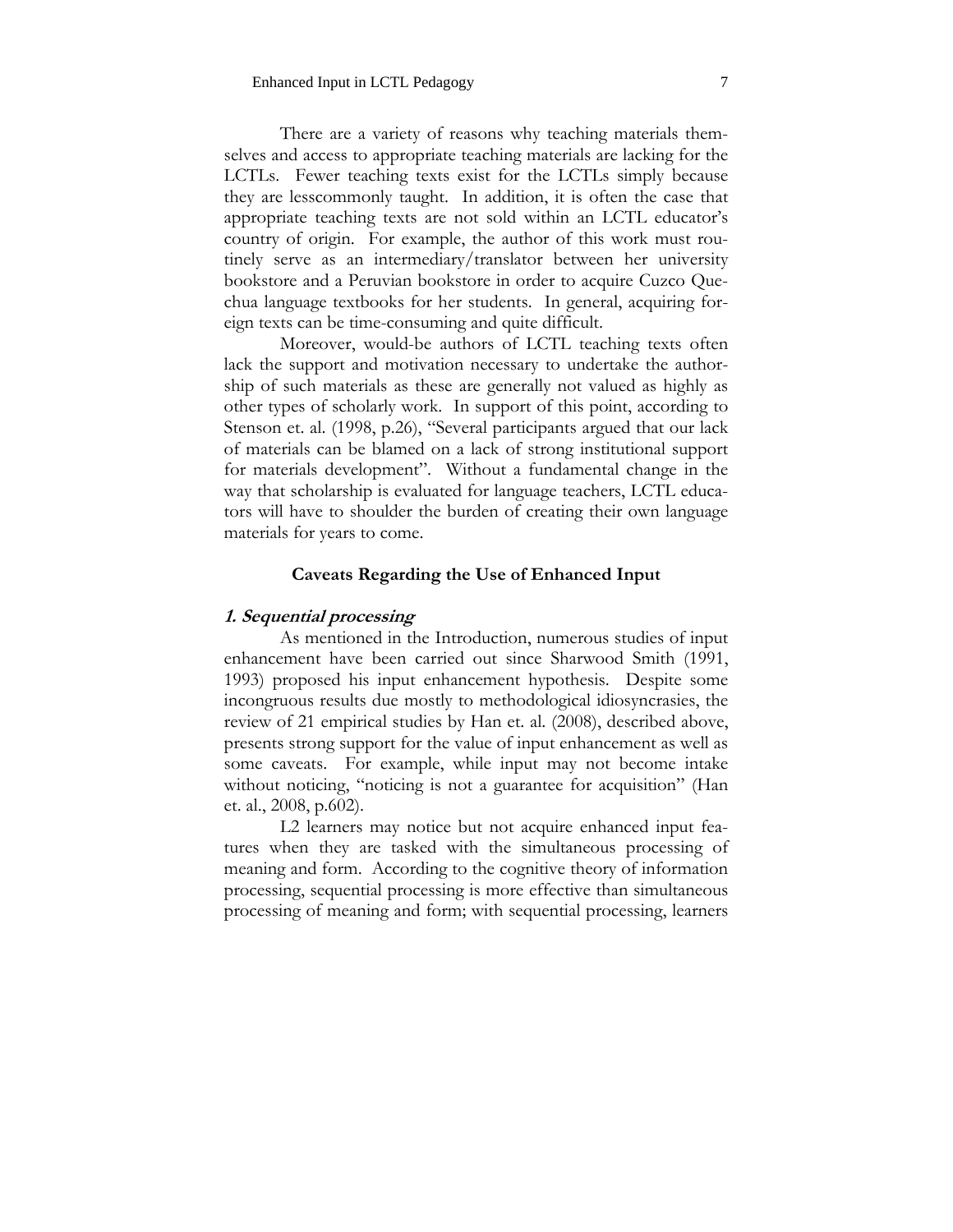may first focus their attention on meaning and then on decoding grammatical features rather than attempting to accomplish both tasks at the same time (Han et. al., 2008, p.604). In other words, "…with the processing of input for meaning happening first, attentional resources could be freed up and reallocated to the processing of form…" (Han et. al., 2008, p.605). Han et. al. (2008, p.612) present the following general insight gained from their review of the relevant research: "Simple enhancement is more likely to induce learner noticing of the target form when sequential to comprehension than when it is concurrent with comprehension".

#### **2. Compound enhancement**

 Another caveat regarding the use of enhanced input is that compound enhancement, the use of more than one type of input enhancement at a time, "...is more effective than simple enhancement in inducing noticing, and further processing of, the target form…" (Han et. al., 2008, p.609). This point is also supported by the work of Doughty (1991), Leeman et al. (1995), and Williams (1999). Examples are presented below of possible ways in which to combine input enhancement strategies.

# **Course context for the teaching of Cuzco Quechua**

The examples presented below are drawn from the author's experience teaching Cuzco Quechua language within the context of an interdisciplinary, team-taught Honors Program course at Rowan University, titled "Linguistics and Cultures of Native South America". The author has had the pleasure of teaching this course during the Fall 2005 and Fall 2008 semesters and is currently, at the time of this writing, teaching the course once again during the Fall 2010 semester. The three principal objectives for "Linguistics and Cultures of Native South America" are for students (1) to gain a basic command of the Quechua language, (2) to learn about the cultural diversity of South America's native peoples via the use of anthropological concepts and the exploration of linguistics, sociolinguistics, and archaeology, and (3) to attain the first two objectives through the means of the English, Spanish and Quechua languages. This course affords both the students and the team-teachers a highly-stimulating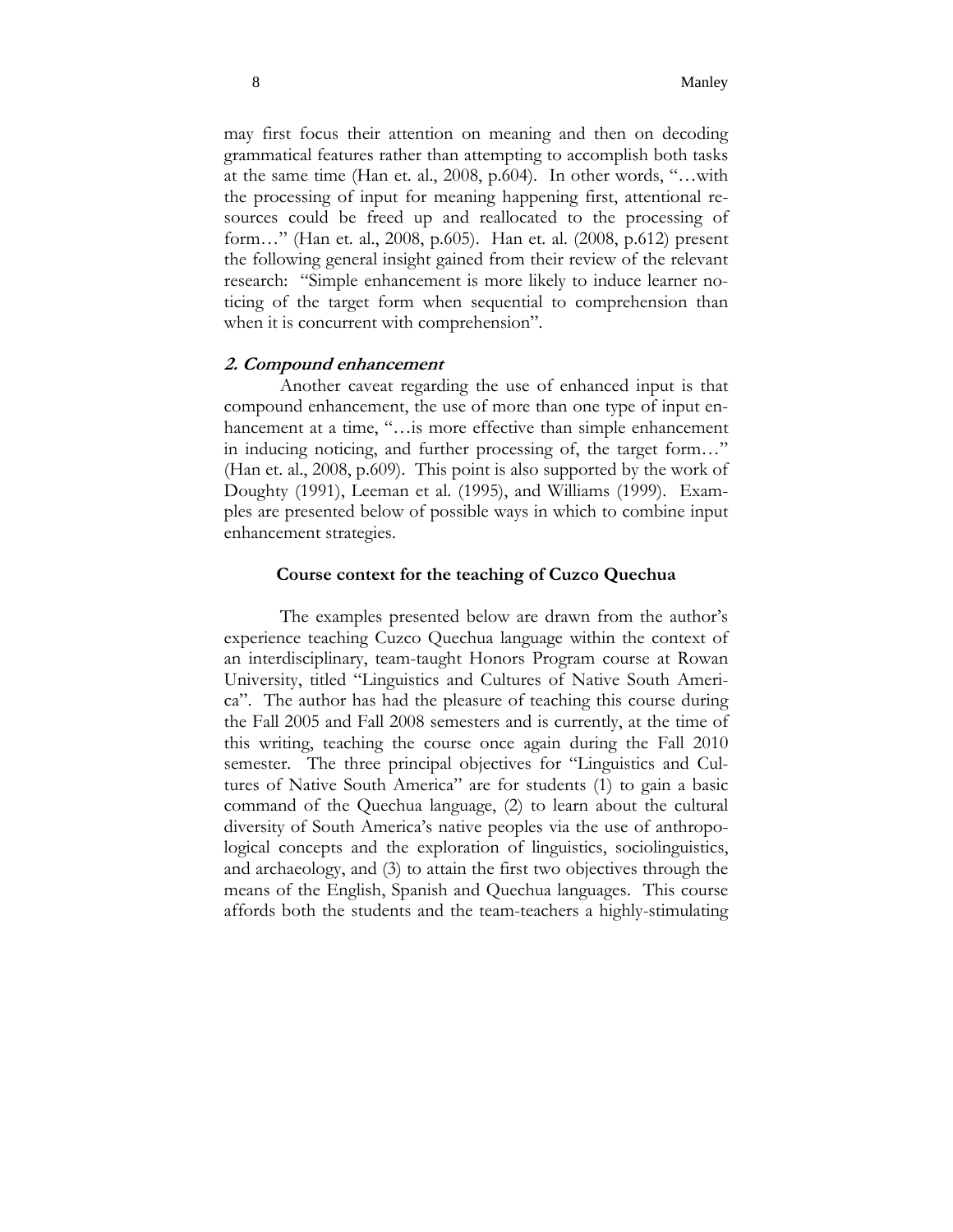intellectual environment. The author is an expert in the Quechua language and Hispanic sociolinguistics while her co-teacher colleague, Dr. Maria Rosado, is a specialist in South American anthropology and archaeology. As specialists in separate but related fields, the author and her co-teacher share in-class time and bring different perspectives to the study of indigenous South Americans. Also, as both the author and her colleague have carried out original fieldwork in South America, the sharing of first-hand research with the students adds to the vibrant nature of this team-taught course.

# **Cuzco Quechua Language Examples**

#### **1. Taytanchis kutichipusunki**

 Quechua, like Basque, Turkish, Japanese, Finnish, Hungarian, Swahili, Persian, and other American Indian languages, has agglutinating morphology. As such, Quechua, like other LCTLs with complex morphology, is generally more challenging for L2 learners than are the MCTLs, with most of its words containing several bound, unstressed morphemes which, by nature, are not as salient as free morphemes<sup>2</sup>. Therefore, these bound morphemes are less likely to be noticed and ultimately processed by language learners. While teaching basic Cuzco Quechua within the course context described above, the author continuously works to enhance these morphemes in the visual and oral input provided to her students. In this way, the author is able to make less salient morphemes more prominent, thereby increasing the chance that they are noticed and ultimately processed by her students.

 In order to illustrate the various input enhancement strategies utilized by the author, a particular expression, "*Taytanchis kutichipusunki*", is used as an example below. This expression may be used by speakers to express gratitude and literally translates into English as "Our God will make (it) return back to you". This two-word expression consists of six morphemes as follows: Tayta-nchis kuti-chi-pusunki

 $\overline{a}$ 

<sup>2</sup> In Quechua, word stress usually falls on the penultimate syllable.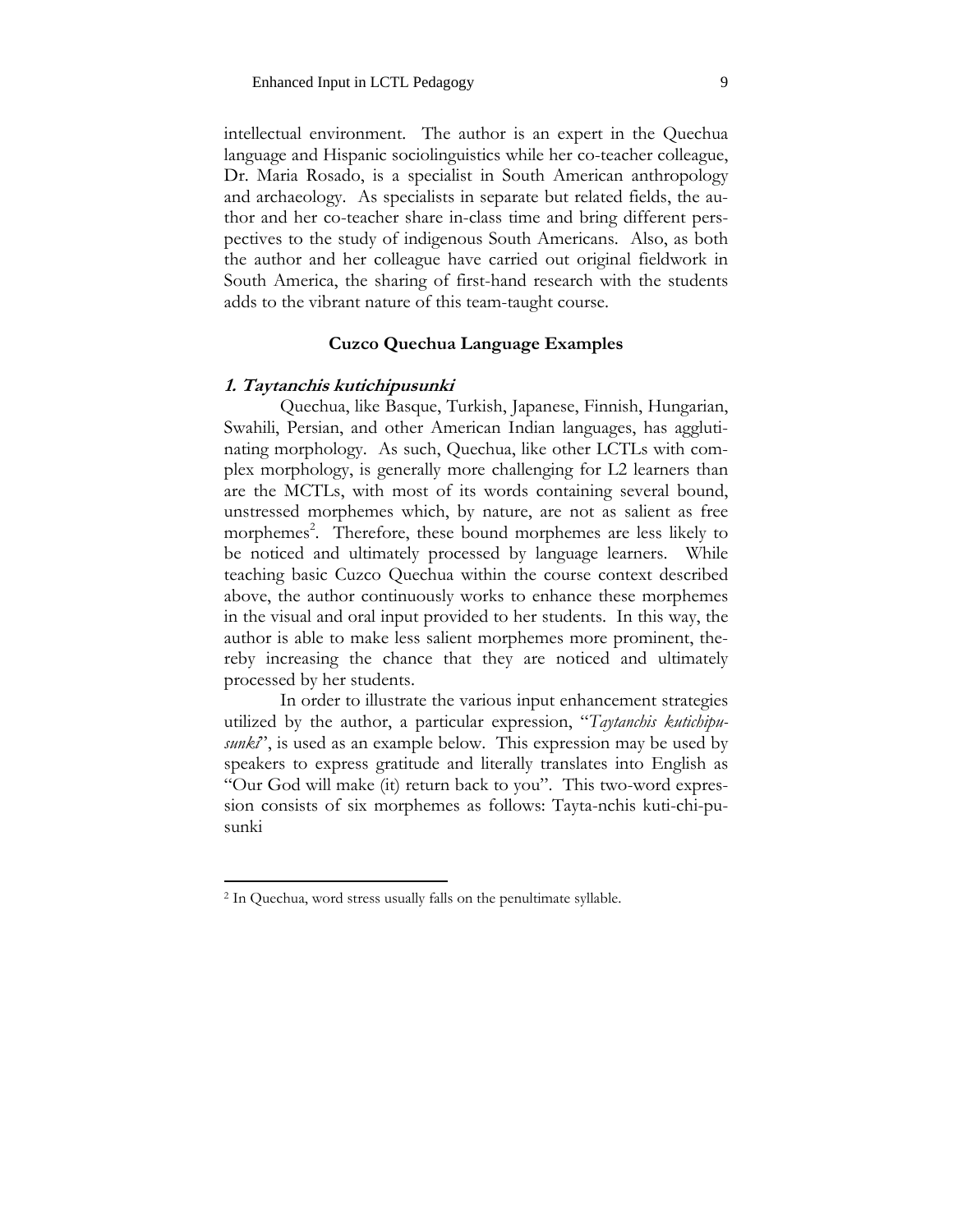- 1. *Tayta* ("God", free morpheme)
- 2. –*nchis* ("our", bound morpheme, first person plural inclusive possessive)
- 3. *kuti* ("return", bound morpheme, verb stem)
- 4. –*chi* ("to make do something", bound morpheme, causative)
- 5. –*pu* ("back", bound morpheme, regressive)
- 6. –*sunki* ("to you", bound morpheme, pronominal, third person subject to second person object, future tense)

# **2. Simple visual input enhancement examples**

 With the two-word expression, *Taytanchis kutichipusunki*, in order to draw learners' attention to the unstressed, bound, causative morpheme, -*chi*, ("to make something happen"/"to make someone do something"), it is possible to employ simple visual input enhancement in a variety of ways in order to enhance learners' awareness of this particular targeted language form. The following simple typographical visual input enhancement strategies, presented in Table 1, may be used in online resources created for students, handouts provided to students, readings, worksheets, PowerPoint presentations, transparencies, and with document projectors. Some of the following strategies may also be used while writing by hand on the blackboard/whiteboard.

| CHUU CAUHDICO |                           |                            |  |  |
|---------------|---------------------------|----------------------------|--|--|
|               | Simple visual enhancement | Quechua example, enhancing |  |  |
|               | strategy                  | $-chi$                     |  |  |
| 1.            | Underlining               | Taytanchis kutichipusunki  |  |  |
| 2.            | <b>Boldface</b>           | Taytanchis kutichipusunki  |  |  |
| 3.            | Italics                   | Taytanchis kutichipusunki  |  |  |
| 4.            | Highlighting              | Taytanchis kutichipusunki  |  |  |
| 5.            | Shading                   | Taytanchis kutichipusunki  |  |  |
| 6.            | <b>UPPER CASE LETTERS</b> | Taytanchis kutiCHIpusunki  |  |  |
| 7.            | Different font style      | Taytanchis kutichipusunki  |  |  |
| 8.            | Different color font      | Taytanchis kutichipusunki  |  |  |
| 9.            | Different font size       | Taytanchis kutichipusunki  |  |  |

| Table 1. Simple visual enhancement and accompanying Que- |  |
|----------------------------------------------------------|--|
| chua examples                                            |  |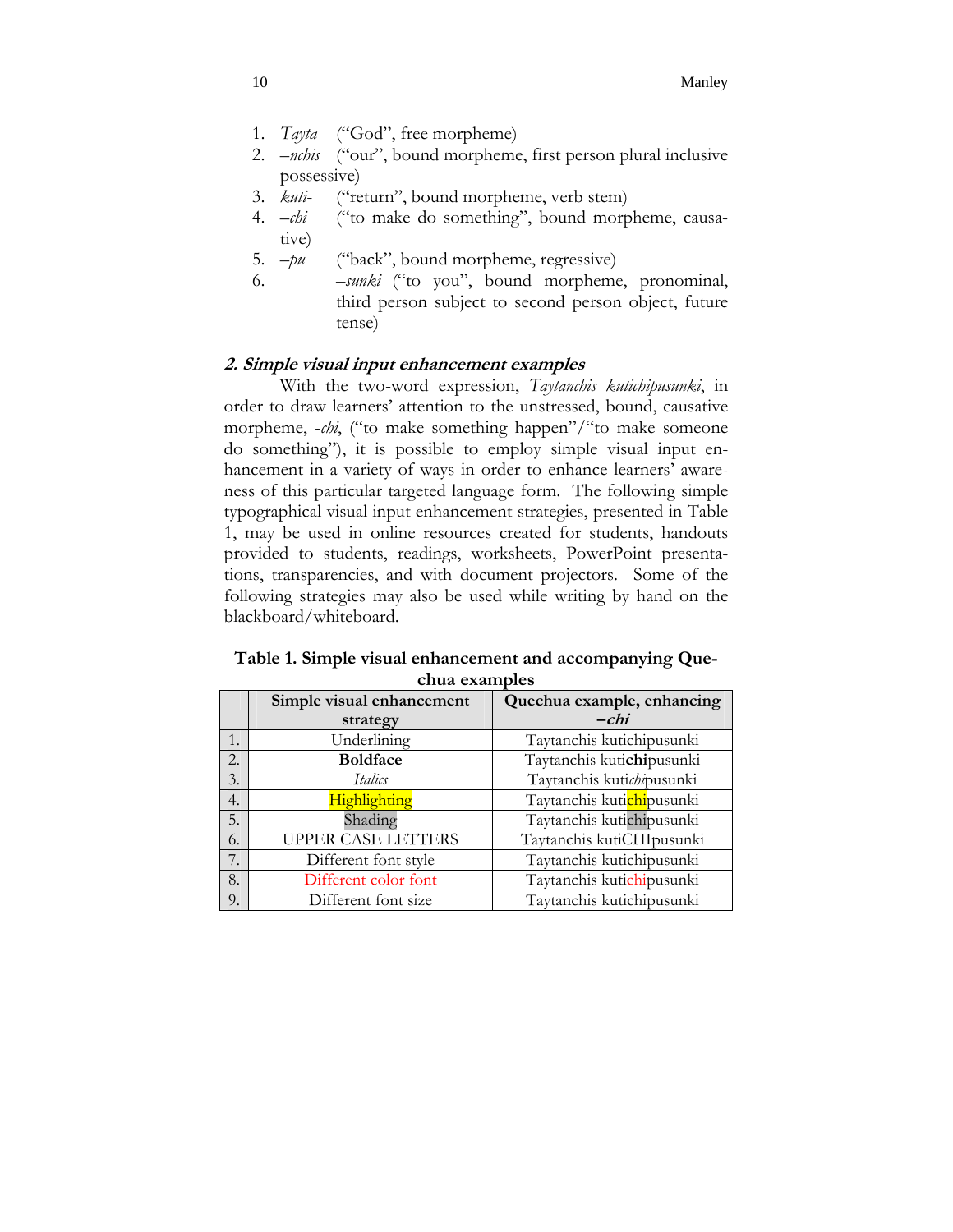In addition to the strategies presented in Table 1, LCTL instructors may provide additional simple visual input enhancement to their students through the use of written instructions, written explicit rule presentation, written metalinguistic description, or written explicit error correction (Han et. al., 2008, pp.598-9). Similar to typographical visual input enhancement, these methods also serve to draw learners' attention to specific target language forms, promoting their further processing and intake. For example, in the case of drawing Quechua learners' attention to the –*chi* causative morpheme, it would be possible to include written instructions on a handout, stating that students should attend to the use of –*chi* in a reading passage. On a PowerPoint presentation projected for Quechua learners, explicit grammatical rules for using –*chi* or a metalinguistic description of the way in which  $-\epsilon h$  is used may be presented visually. Additionally, simple visual input enhancement may be achieved through explicit written error correction of learners' use or lack of use of the –*chi*  morpheme, for example by drawing a circle around a learner's mistaken realization of –*chi*.

#### **3. Simple oral input enhancement examples**

Repetition of morphemes  $\Big|$  -*chi* (repeated)

 Also, in order to draw learners' attention to the unstressed, bound, causative morpheme, -*chi*, in the expression, *Taytanchis kutichipusunki*, it is possible to employ a variety of simple oral input enhancement strategies. The following simple oral input enhancement strategies, presented in Table 2, may be used while lecturing students, during class discussion, and in audio or video recordings.

| examples         |                                   |                                               |  |  |
|------------------|-----------------------------------|-----------------------------------------------|--|--|
|                  | Simple oral enhancement strat-    | Quechua example, enhancing -chi               |  |  |
|                  | egy                               |                                               |  |  |
|                  | Differentiated stress (volume)    | <i>-chi</i> (pronounced more loudly)          |  |  |
| $\overline{2}$ . | Differentiated intonation (pitch) | - <i>chi</i> (pronounced with a higher pitch) |  |  |
| 3.               | Differentiated pace (speed)       | <i>-chi</i> (pronounced at a slower pace)     |  |  |
| 4.               | Inserting short pauses            | -chi (pronounced following a short            |  |  |

**Table 2. Simple oral enhancement and accompanying Quechua examples** 

pause)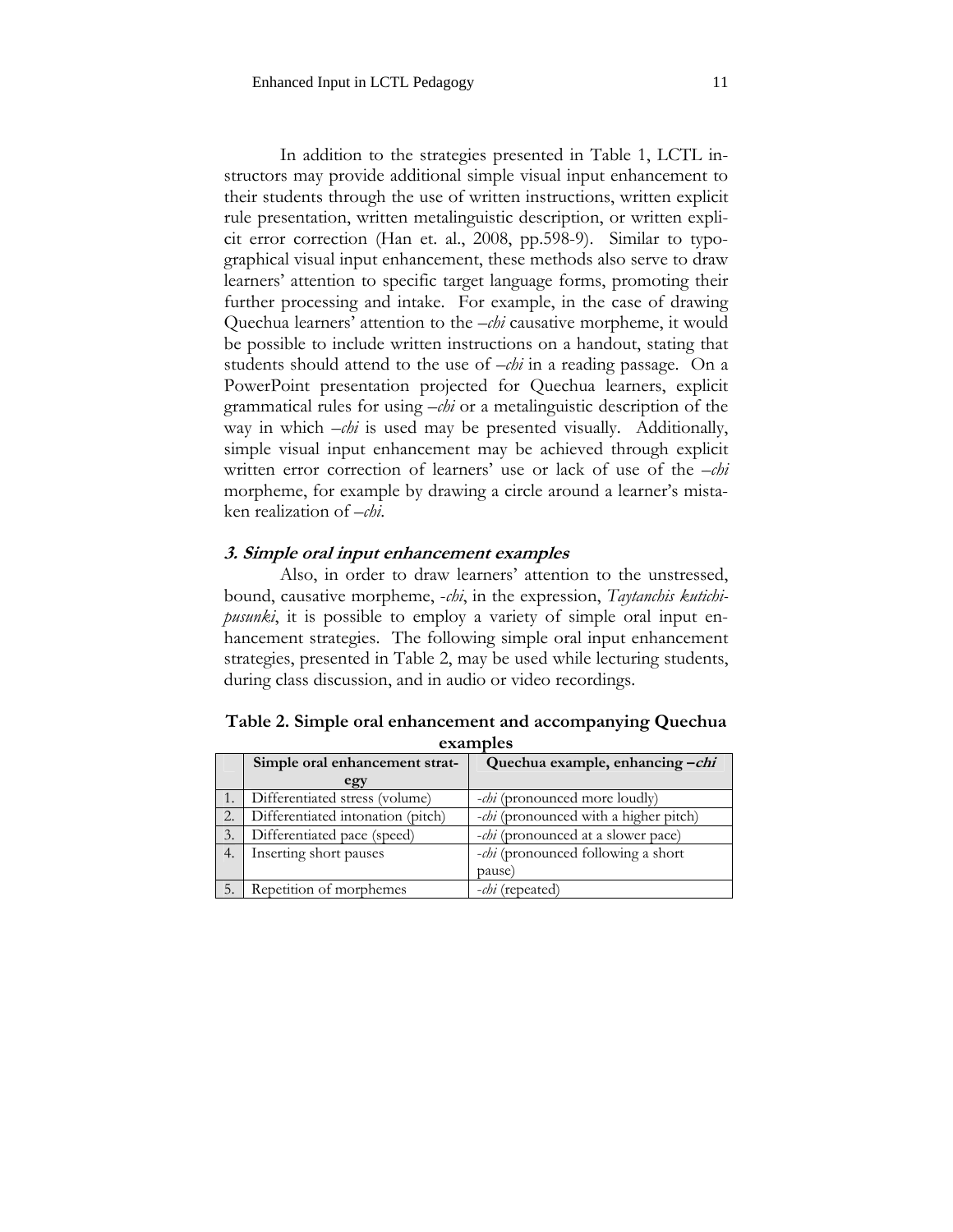Other simple oral input enhancement techniques include providing explicit oral instructions, explicit oral rule presentation, oral metalinguistic description, or explicit oral error correction (Han et. al., 2008, pp.598-9). Similar to those enhanced input strategies presented above in Table 2, these additional methods also serve to draw learners' attention to specific target language forms, promoting their acquisition. For example, in order to draw Quechua learners' attention to the –*chi* causative morpheme, it would be possible to orally instruct students to attend to the use of –*chi* in an audio recording. Explicit grammatical rules for using –*chi* or a metalinguistic description of the way in which –*chi* is used may also be presented orally to students during a class lecture. Additionally, simple oral input enhancement may be achieved through explicit oral error correction of learners' use or lack of use of the –*chi* morpheme, for example by orally correcting a student who forgot to include the –*chi* morpheme in his/her spoken sentence.

# **4. Compound input enhancement examples**

As mentioned above, compound enhancement, the use of more than one type of input enhancement at a time, "…is more effective than simple enhancement in inducing noticing, and further processing of, the target form…" (Han et. al., 2008, p.609). Compound input enhancement may be achieved through the combination of visual input enhancement strategies as in the use of both underlining and boldface in *Taytanchis kuti***chi***pusunki*. Another option is the combination of oral input enhancement strategies as in the use of differentiated stress and differentiated pace (i.e. pronouncing the –*chi*  slower and with a higher degree of stress). Finally, simple visual input enhancement and simple oral input enhancement may be combined to form compound input enhancement while writing the morpheme, -*chi*, on the classroom whiteboard with a red marker and simultaneously pronouncing "–*chi*" with a louder volume within the context of the expression, *Taytanchis kutichipusunki*.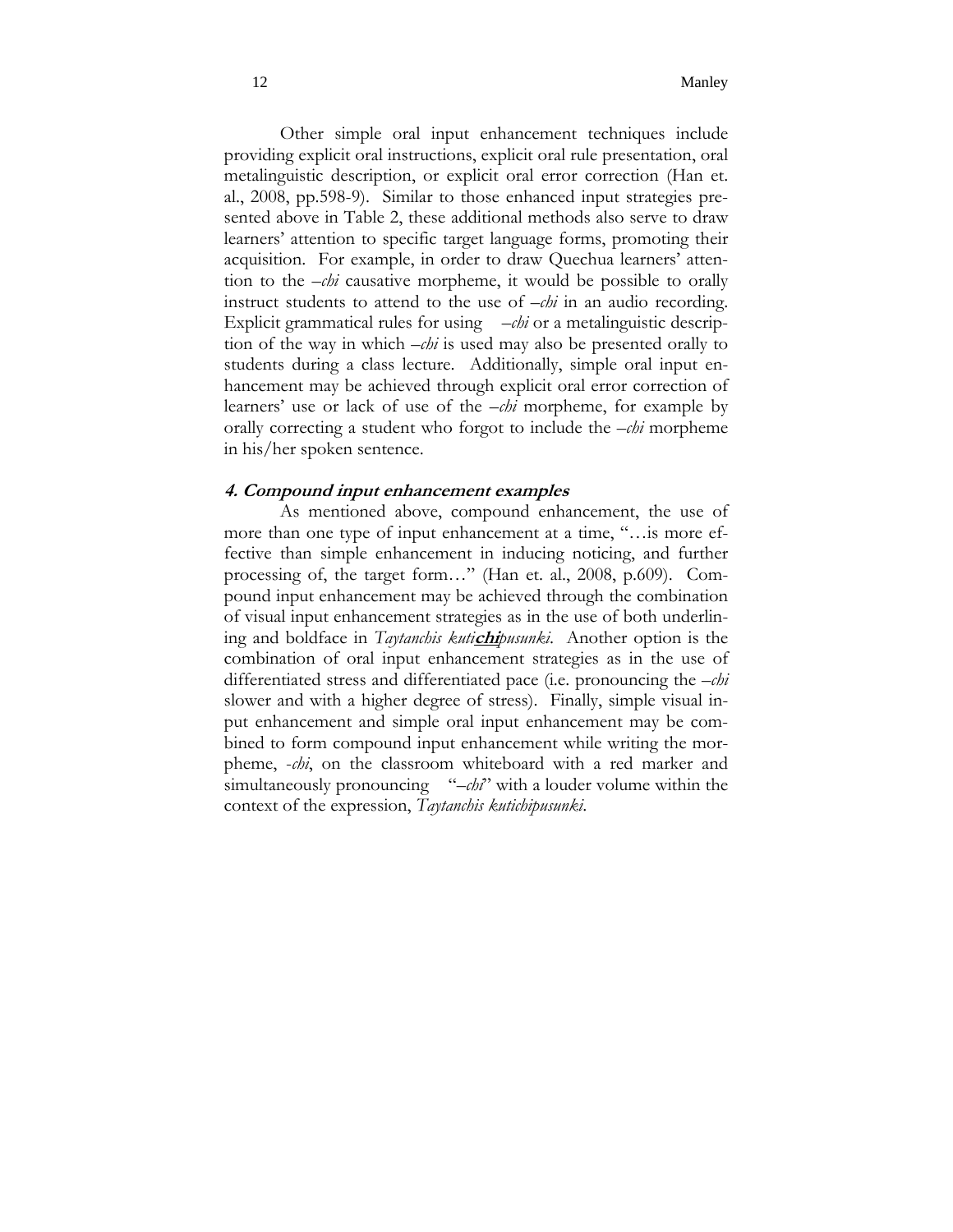# **Survey Results in Support of Using Visual and Oral Enhanced Input**

As of this writing, the author has taught basic Cuzco Quechua language for one month to the thirteen, Fall 2010 semester students of her team-taught, interdisciplinary Honors Program course described above, "Linguistics and Cultures of Native South America". As this course is interdisciplinary, only a portion of class time is devoted to the teaching and learning of Cuzco Quechua; however, despite the limited in-class time allotted to language study, the author has already had an opportunity to use most of the visual and oral input enhancement strategies described above with her students.

After one month of language study, a survey was administered to these students, listing the visual and oral input enhancement strategies presented to them thus far along with examples of these (see Appendix A). All of the input enhancement examples presented to the students on the survey focus on the use of the evidential suffix/validator (-*mi/-n*), which is used in Quechua in order to confirm or take responsibility for what is said, among other uses. This suffix was chosen for these examples as the students had already encountered this morpheme in class and therefore could understand the examples. The visual examples in the survey make use of the expression, *Imaynallan kashanki* ("How are you?"), while the oral examples are focused on the expression, *allinmi* ("well", as in "I'm doing well"). On the survey, the students were asked to answer "yes" or "no" to the question of whether they found each enhancement strategy to contribute to their learning. Additionally, the students were asked whether, in general, visual or oral enhancement strategies contribute more to their learning.

The survey results are presented in Table 3 below. Each visual and oral input enhancement strategy is listed along with the number of students who responded "yes" to each (Yes Freq), the number of students who responded "no" to each (No Freq), the percentage of the total number of students that is represented by those who responded "yes" (Yes  $\%$ ), the percentage of the total number of students that is represented by those who responded "no" (No %), and the *p* value for Pearson Chi Square tests of each strategy. The *p* values that appear along with an asterisk were statistically significant.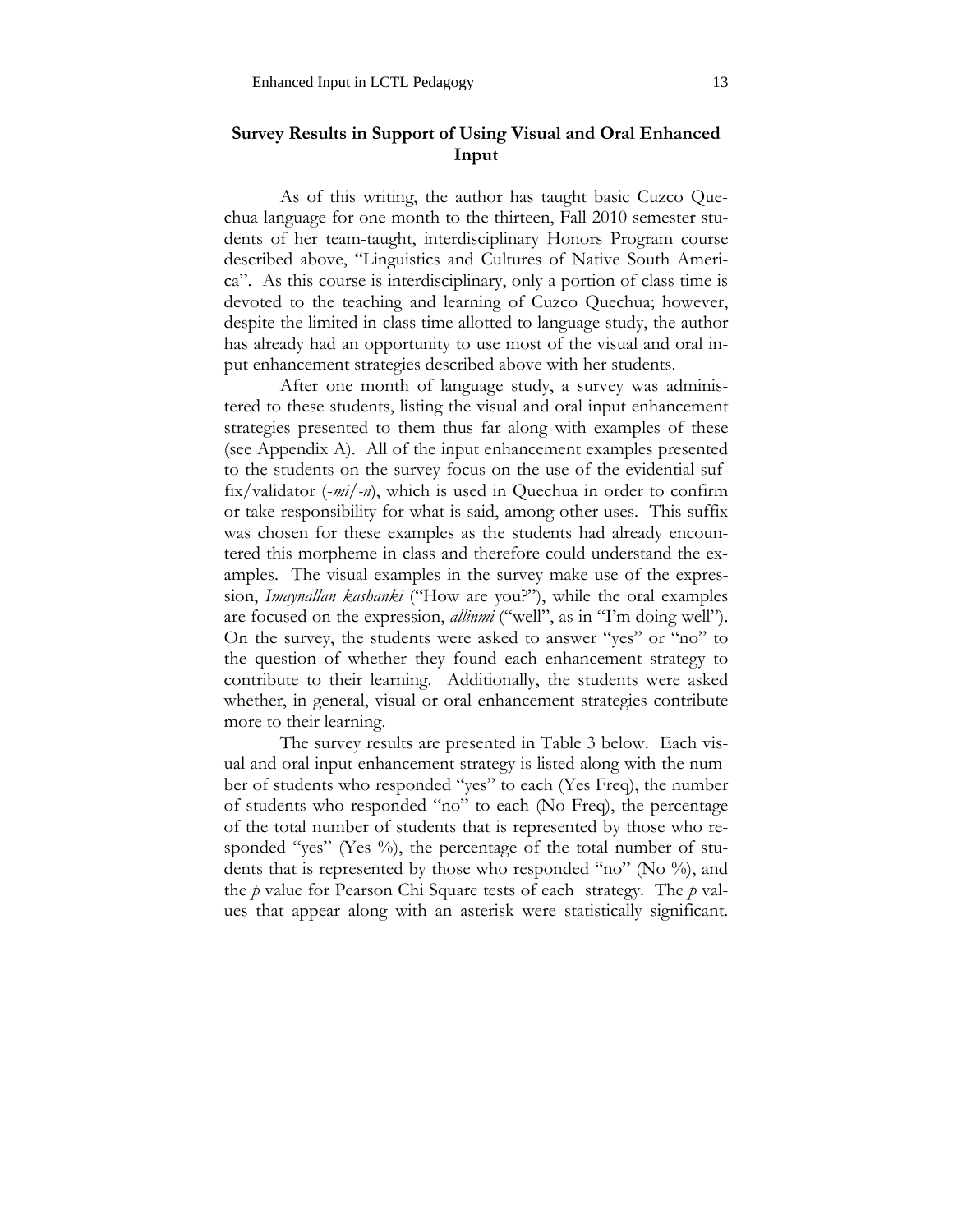Also, in Table 3, the strategies are listed in both the visual and the oral categories from the most "yes" answers to the fewest answers of  $``yes''.$ 

| <b>Input Enhancement</b>                |                 |                |         |                    | $p$ value |
|-----------------------------------------|-----------------|----------------|---------|--------------------|-----------|
| Strategy                                | <b>Yes Freq</b> | No Freq        | Yes $%$ | $\mathrm{No} \ \%$ |           |
| <b>VISUAL:</b>                          |                 |                |         |                    |           |
| Boldface                                | 12              | $\mathbf{1}$   | 92.31   | 7.69               | $0.0023*$ |
| Written instructions                    | 12              | 1              | 92.31   | 7.69               | $0.0023*$ |
| Written metalinguistic<br>description   | 12              | $\mathbf{1}$   | 92.31   | 7.69               | $0.0023*$ |
| Underlining                             | 11              | $\mathfrak{D}$ | 84.62   | 15.38              | $0.0126*$ |
| Written explicit rule<br>presentation   | 9               | $\overline{4}$ | 69.23   | 30.77              | 0.1655    |
| Upper case letters                      | $\overline{4}$  | 9              | 30.77   | 69.23              | 0.1655    |
| <b>ORAL:</b>                            |                 |                |         |                    |           |
| Differentiated stress<br>(volume)       | 12              | $\mathbf{1}$   | 92.31   | 7.69               | $0.0023*$ |
| Oral metalinguistic<br>description      | 12              | 1              | 92.31   | 7.69               | $0.0023*$ |
| Explicit oral error cor-<br>rection     | 12              | $\mathbf{1}$   | 92.31   | 7.69               | $0.0023*$ |
| Repetition of mor-<br>phemes            | 11              | $\overline{c}$ | 84.62   | 15.38              | $0.0126*$ |
| Differentiated intona-<br>tion (pitch)  | 10              | 3              | 76.92   | 23.08              | 0.0522    |
| Inserting short pauses                  | 8               | 5              | 61.54   | 38.46              | 0.4054    |
| Providing explicit oral<br>instructions | 8               | 5              | 61.54   | 38.46              | 0.4054    |
| Explicit oral presenta-<br>tion rule    | 8               | 5              | 61.54   | 38.46              | 0.4054    |
| Differentiated pace                     |                 |                |         |                    | 0.7815    |
| (speed)                                 | 6               | 7              | 46.15   | 53.85              |           |
| <b>Combined Total</b>                   | 147             | 48             | 75.38   | 24.62              | $0.0006*$ |

**Table 3. Survey Results: "Do these approaches contribute to your learning?"** 

 Figure 1, below, presents the same results as Table 3 above in the form of a bar graph, which makes for easier visual comparison of the results.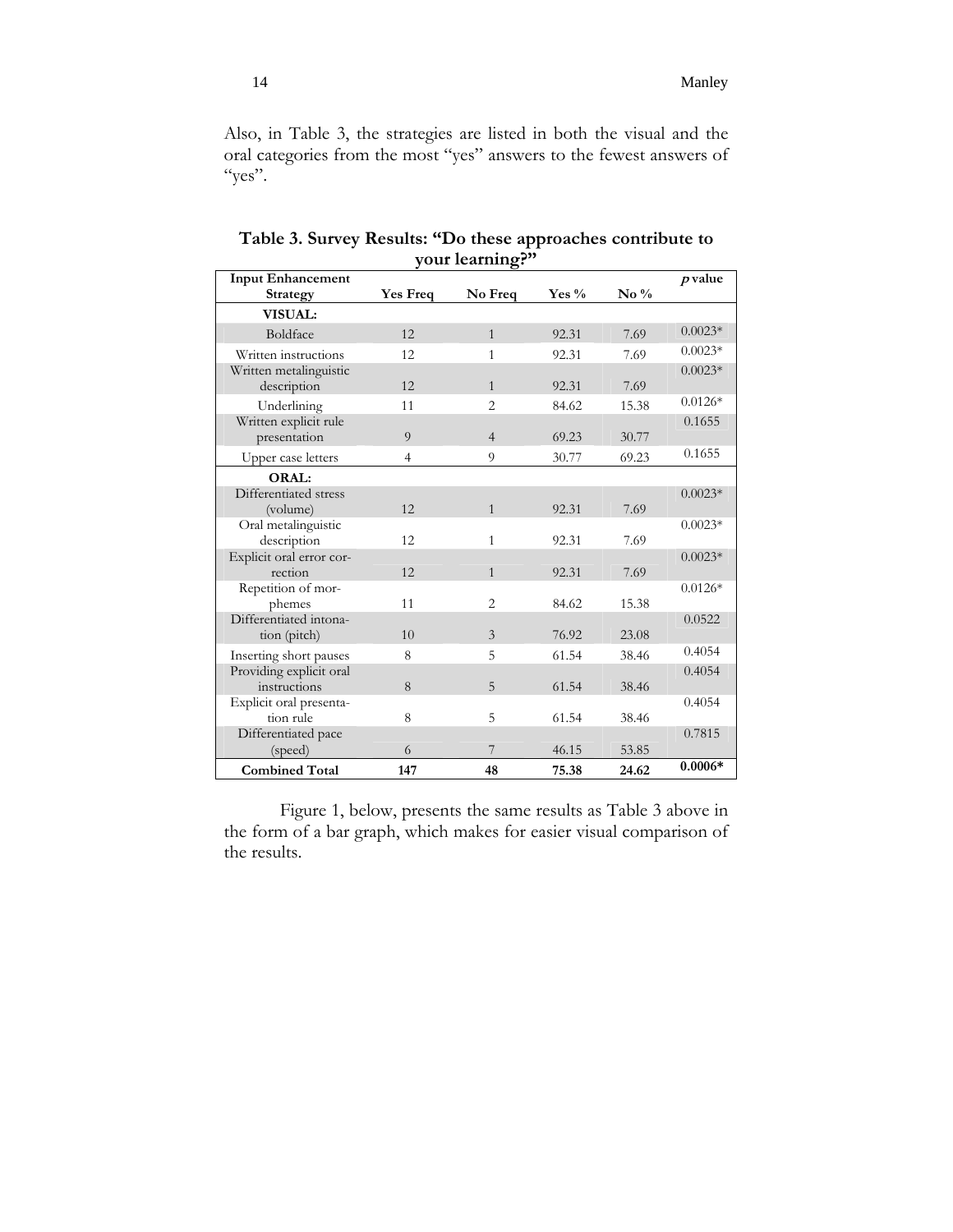

# **Figure 1. Survey Results: "Do these approaches contribute to your learning?"**

 As is obvious in both Table 3 and Figure 1 above, in general, these students found both the visual and the oral input enhancement strategies listed to contribute to their learning. The combined total, including all visual and oral input enhancement strategies, indicates a positive result that is statistically significant. It was only in the case of using upper case letters (visual strategy) and differentiated pace of pronunciation (oral strategy), that a larger proportion of the class answered "no" rather than "yes"; however, the results for these two strategies were not found to be statistically significant with Pearson's Chi Square tests.

 Finally, in response to the separate question of whether visual or oral input enhancement strategies contribute more to their learning, ten students stated that visual enhancement strategies contributed more to their learning, two stated that the oral strategies contributed more and one student could not decide between the two. A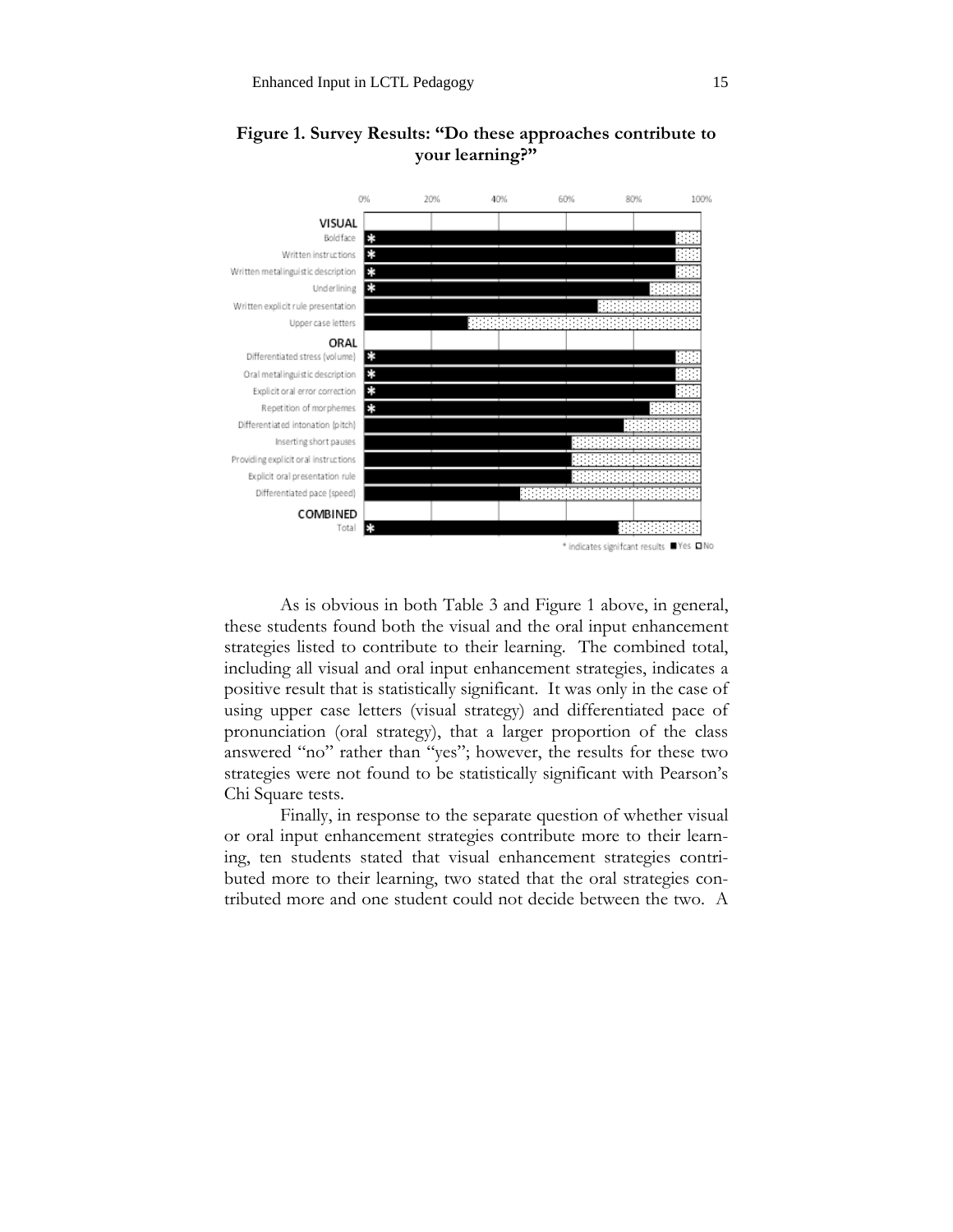Pearson Chi Square test performed on this data reveals that the preference for visual strategies among the students is statistically significant ( $p = 0.0209$ <sup>\*</sup>).

# **Conclusion**

Throughout this paper, it has been argued that enhanced input strategies, including visual and oral input enhancement, are particularly important in the case of LCTL pedagogy. The main reason put forth as to why this is the case is that the LCTLs are generally more morphologically complex than the MCTLs and often contain many bound, unstressed morphemes which are by nature less salient than free morphemes. In addition, this work encourages LCTL educators to routinely utilize input enhancement since the LCTLs are generally more difficult to learn than the MCTLs and as LCTL educators more often must create their own language teaching materials.

The survey results from the author's Cuzco Quechua language students also provide support for the positive contribution of both visual and oral input enhancement strategies to students' learning. The author would encourage future LCTL researchers to utilize methods that go beyond those of the present work by testing and comparing the impact of the various strategies with different groups of students.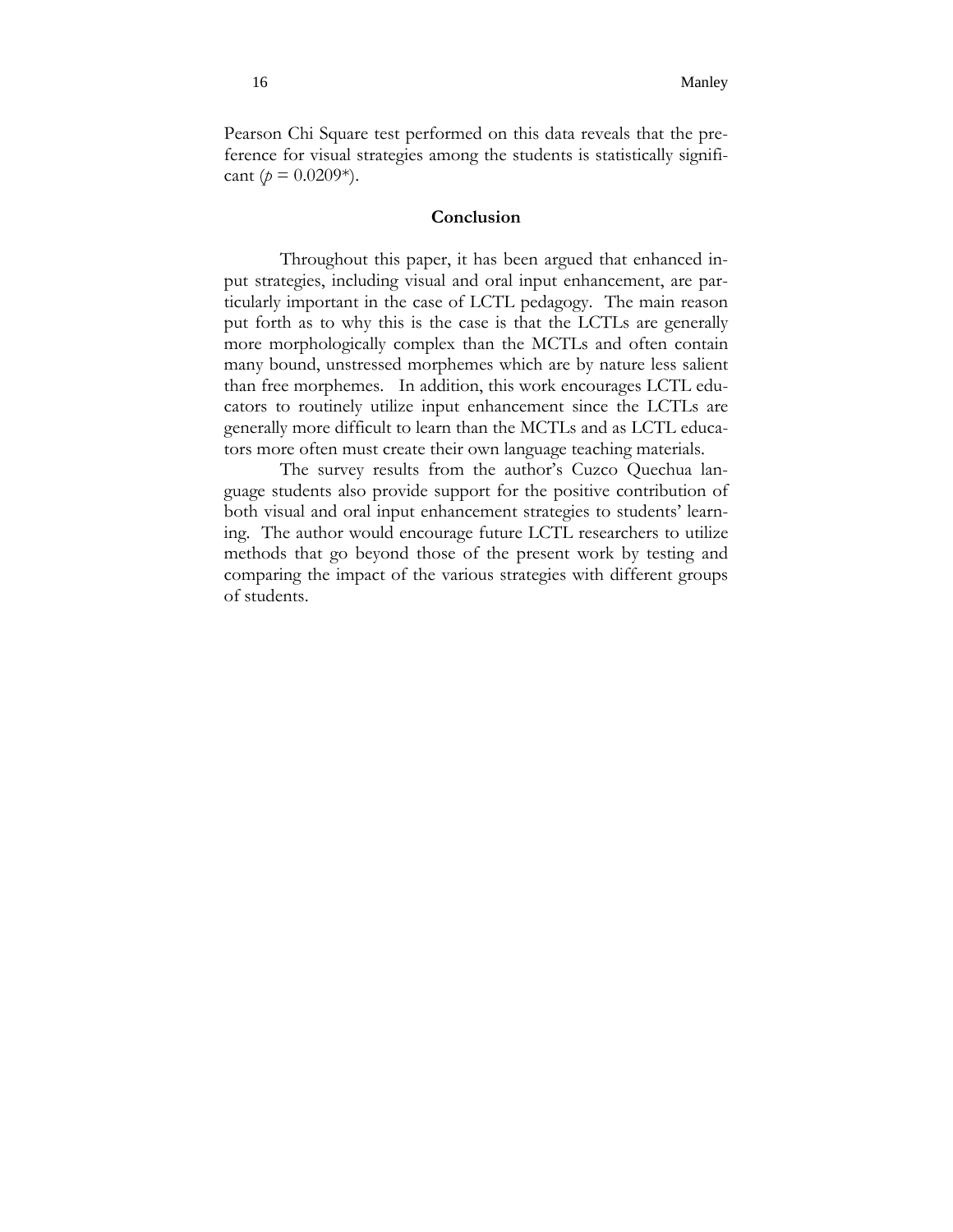### **References**

- Alanen, R. (1995). Input enhancement and rule presentation in second language acquisition, in Schmidt, R. (ed.) *Attention and awareness in second language acquisition*. Honolulu: University of Hawai'i Press, 259-99.
- Aráoz, D. & Salas, A. (1993). *Manual de gramática quechua, pautas fundamentales*. Cuzco, Peru: Instituto de Pastoral Andina.
- Cerrón-Palomino, R. (1987). *Lingüística quechua*. Cusco, Perú: Centro de Estudios Rurales Andinos "Bartolomé de las Casas".
- Doughty, C. (1991). Second language instruction does make a difference. *Studies in Second Language Acquisition*, 13: 431-69.
- Faller, M., (2002). *Semantics and Pragmatics of Evidentials in Cuzco Quechua*. Ph.D. Thesis, Palo Alto, California: Stanford University, Department of Linguistics.
- Han, Z., Park, E.S., & Combs, C. (2008). Textual enhancement of input: Issues and possibilities. *Applied Linguistics*, 29/4: 597- 618.
- Johnston, B. & Janus, L. (2003). *Teacher professional development for the less commonly taught languages.* Minneapolis, MN: University of Minnesota, Center for Advanced Research on Language Acquisition.
- Jourdenais, R., Ota, M., Stauffer, S., Boyson, B., & Doughty, C. (1995). Does textual enhancement promote noticing? A think-aloud protocol analysis, in Schmidt, R. (ed.) *Attention and awareness in foreign language learning*. Honolulu: University of Hawai'i Press, 182-209.
- Lee, T. Y. (1997). *Morfosintaxis amerindias en el español americano, desde la perspectiva del quechua.* Madrid: Universidad Complutense de Madrid: Ediciones Clásicas.
- Leeman, J., Arteagoitia, I., Fridman, B., & Doughty, C. (1995). Integrating attention to form with meaning: Focus on form in content-based Spanish instruction, in Schmidt, R. (ed.) *Attention and awareness in foreign language learning*. Honolulu: University of Hawai'i Press, 217-58.
- Salas Cruz, A. & Zevallos Apaza, E.F. (1997). *Runasimi Qusqu Qullaw: Texto de enseñanza*. Cusco, Perú: Instituto de Pastoral Andina.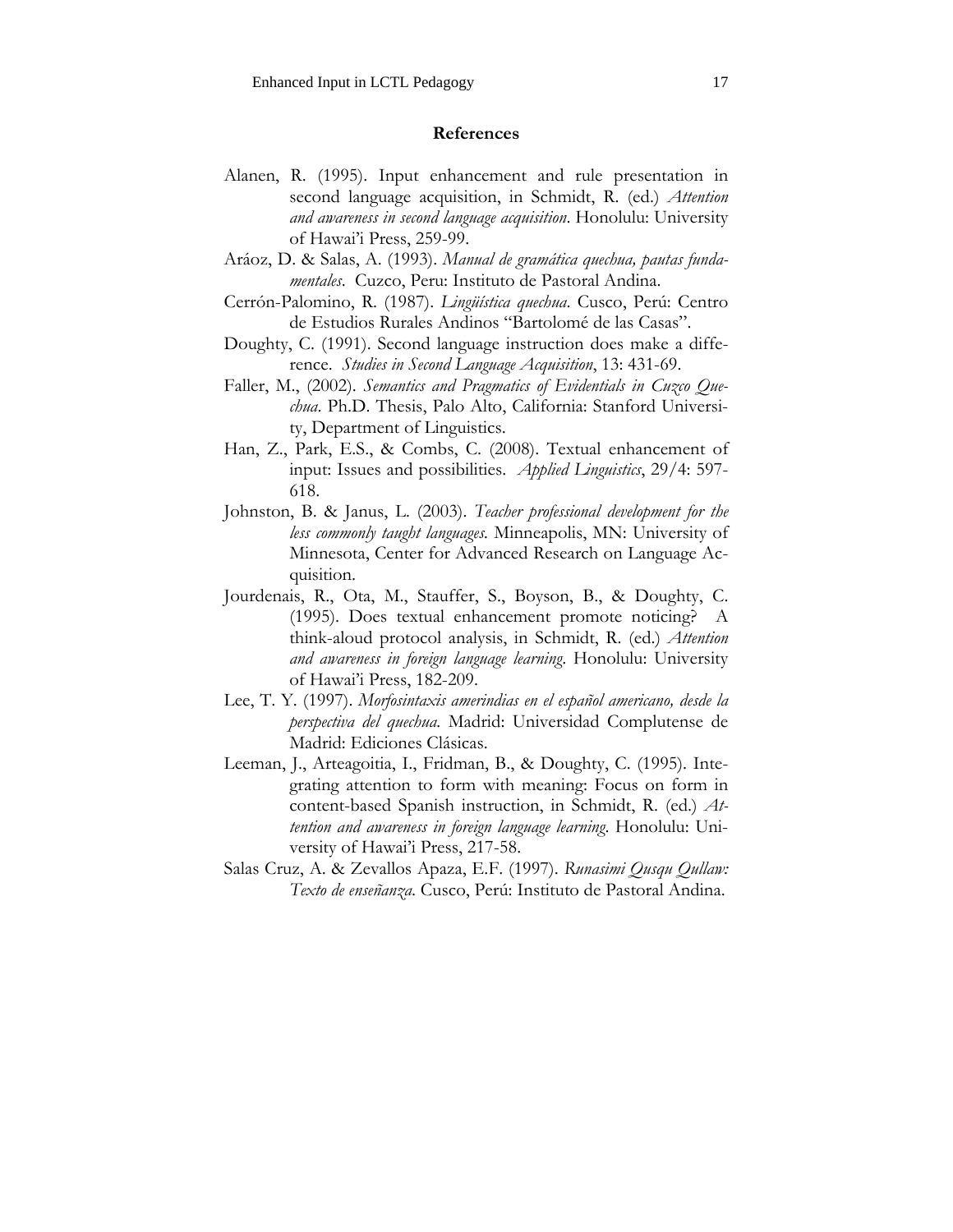- Sharwood Smith, M. (1991). Speaking to many minds: On the relevance of different types of language information for the L2 learner. *Second Language Research*, 72: 118-32.
- Sharwood Smith, M. (1993). Input enhancement in instructed SLA. *Second Language Acquisition*, 15: 165-79.
- Shook, D. (1999). What foreign language reading recalls reveal about the input-to-intake phenomenon. *Applied Language Learning* 10/1&2:39-76.
- Stansfield, C.W. & Harman, C. (eds.) (1987). *ACTFL proficiency guidelines for the less commonly taught languages: a familiarization project for the development of proficiency guidelines for less commonly taught languages*. Washington D.C.: The Center for Applied Linguistics and Hastings-on-Hudson, New York: The American Council on the Teaching of Foreign Languages.
- Stenson, N.J., Janus, L.E., & Mulkern, A.E. (1998). *Report of the Less Commonly Taught Languages Summit: September 20-21, 1996*. Minneapolis, MN: University of Minnesota, Center for Advanced Research on Language Acquisition.
- Walker, G., & McGinnis, S. (1995). *Learning less commonly taught languages: An agreement on the basis for the training of teachers*. Columbus, OH: The Ohio State University, Foreign Language Publications.
- Williams, J. (1999). Memory, attention and inductive learning. *Studies in Second Language Acquisition*, 211:1-48.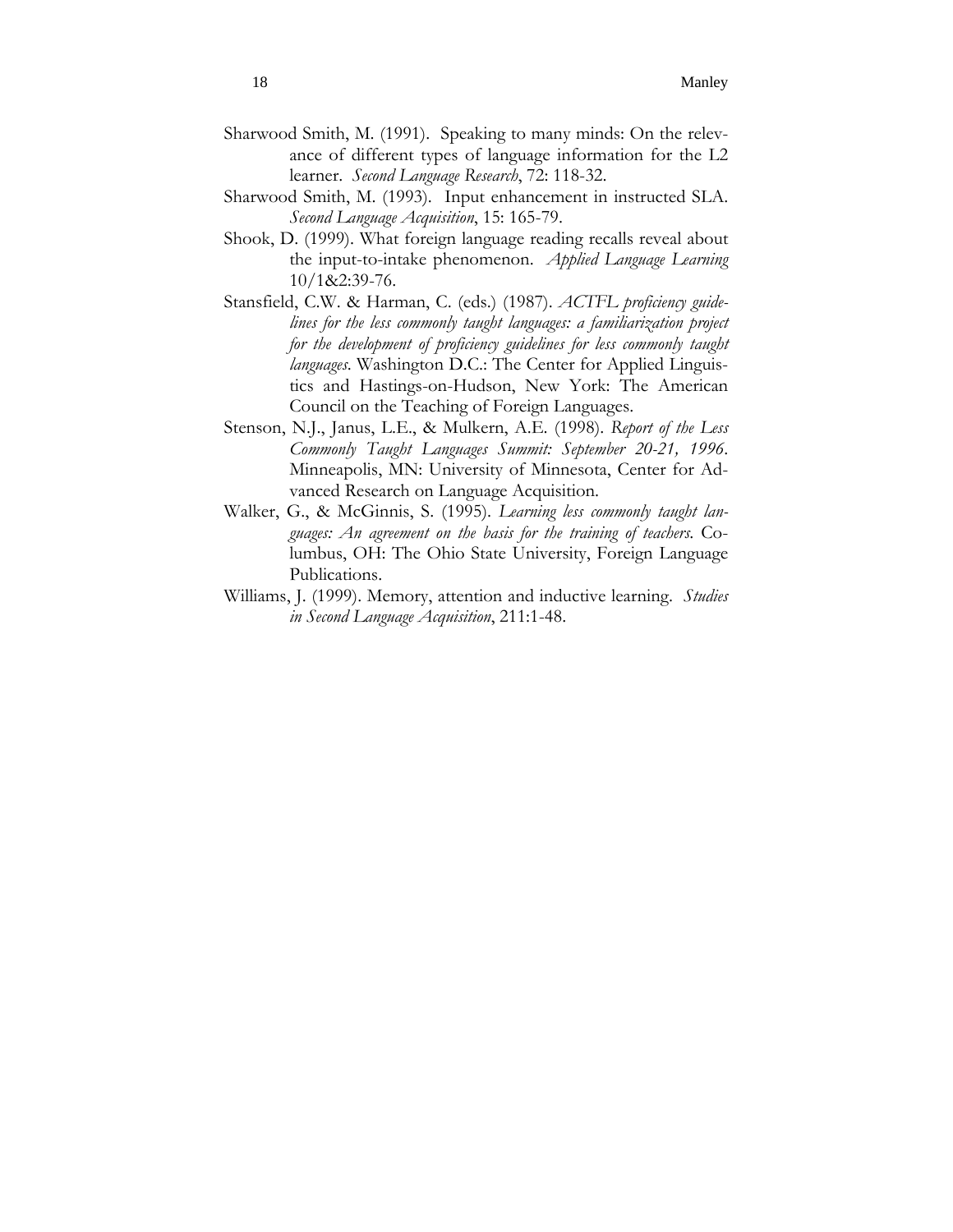# **Appendix A**

Survey Questions: Do these approaches contribute to your learning? (Yes/No)

|    | Simple visual in-     | Quechua example, enhancing the             |
|----|-----------------------|--------------------------------------------|
|    | put enhancement       | validator $(-mi/-n)$                       |
|    | strategy              |                                            |
| 1. | Underlining           | Imaynallan kashanki                        |
| 2. | <b>Boldface</b>       | Imaynallan kashanki                        |
| 3. | <b>UPPER CASE</b>     | ImaynallaN kashanki                        |
|    | <b>LETTERS</b>        |                                            |
| 4. | Written instructions  | Seeing the following written: "Fill in the |
|    |                       | blank with the appropriate form of the     |
|    |                       | validator, $-mi/-n$ ."                     |
| 5. | Written explicit rule | Seeing the following written: "Use -       |
|    | presentation          | $mi$ -n in order to confirm or take re-    |
|    |                       | sponsibility for what is said."            |
| 6. | Written metalin-      | Seeing the following written: "Use -mi     |
|    | guistic description   | following a consonant and $-n$ following   |
|    |                       | a vowel."                                  |

|                  | Simple oral input     | Quechua example, enhancing the                        |
|------------------|-----------------------|-------------------------------------------------------|
|                  | enhancement strat-    | validator $(-mi/-n)$                                  |
|                  | egy                   |                                                       |
| $\overline{1}$ . | Differentiated stress | <i>-mi</i> of <i>allinmi</i> pronounced more loudly   |
|                  | (volume)              |                                                       |
| 2.               | Differentiated into-  | <i>-mi</i> of <i>allinmi</i> pronounced with a higher |
|                  | nation (pitch)        | pitch                                                 |
| 3.               | Differentiated pace   | -mi of allinmi pronounced at a slower                 |
|                  | (speed)               | pace                                                  |
| 4.               | Inserting short paus- | <i>-mi</i> of <i>allinmi</i> pronounced following a   |
|                  | es                    | short pause                                           |
| 5.               | Repetition of mor-    | <i>-mi</i> of <i>allinmi</i> repeated                 |
|                  | phemes                |                                                       |